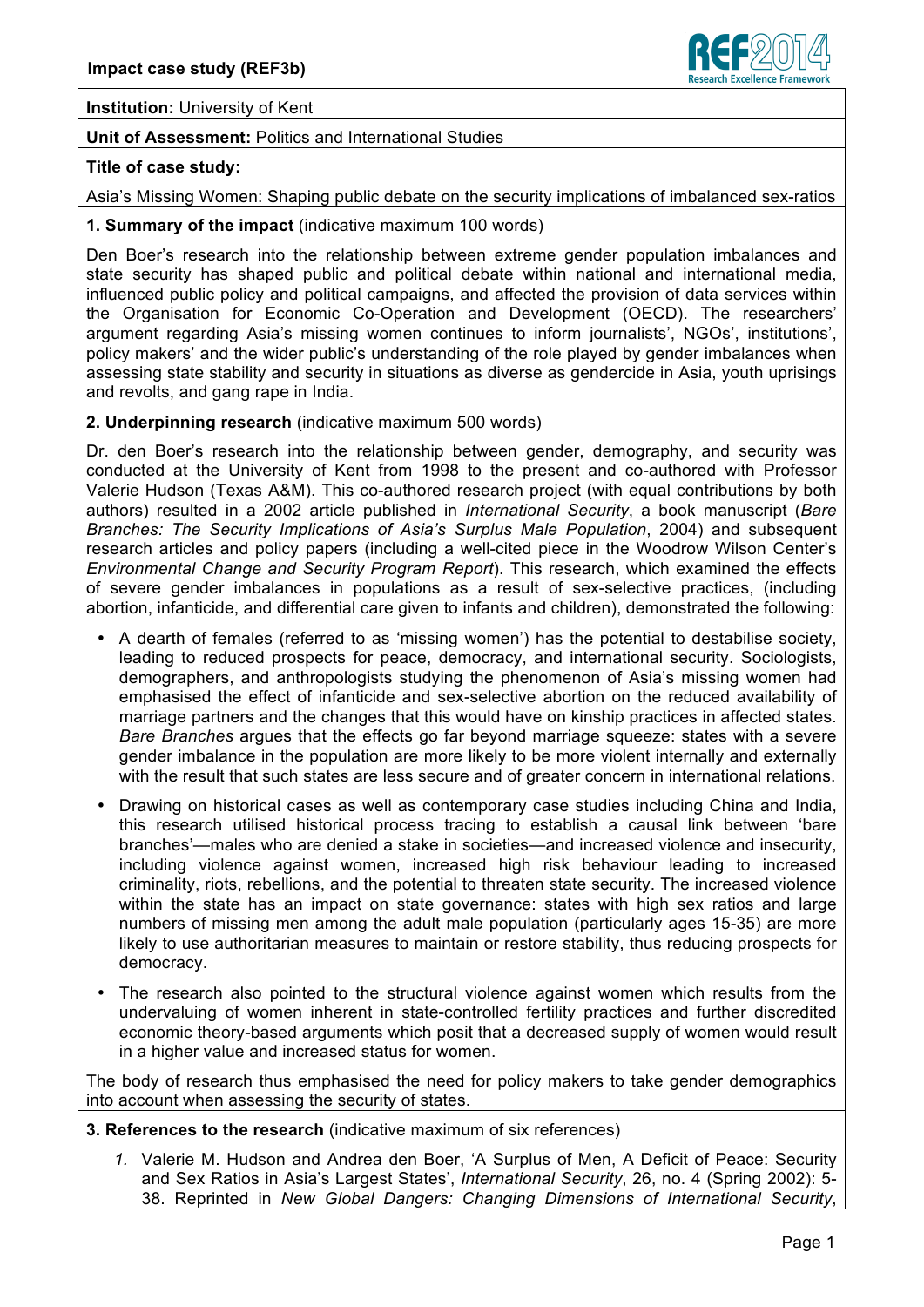

Michael E. Brown, Owen R. Coté Jr., Sean M. Lynn-Jones and Steven E. Miller, eds., 337- 370. Cambridge and London: MIT Press, 2004. *International Security* is one of the top ranked journals for International Relations (consistently scoring in the top five).

- *2.* Valerie M. Hudson and Andrea M. den Boer, *Bare Branches: The Security Implications of Asia's Surplus Male Population*. Cambridge, MA: MIT Press, 2004. This book won the category of Government & Political Science in the 2004 Professional/Scholarly Publishing Annual Awards Competition presented by the Association of American Publishers, Inc., as well as the Otis Dudley Duncan Award presented by the Sociology of Population section of the American Sociological Association (ASA) in 2004. *Bare Branches* was translated into Chinese (complex characters) and published in Taiwan in 2005.
- *3.* Valerie M. Hudson and Andrea M. Den Boer, "Missing Women and Bare Branches: Gender Balance and Conflict," *Environmental Change and Security Program Report*, 11 (2005): 20- 24.
- *4.* Valerie M. Hudson and Andrea M. den Boer, 'China's Security, China's Demographics: Aging, Masculinization, and Fertility Policy', *The Brown Journal of World Affairs* XIV, no. 2 (Spring/Summer 2008): 185-200.

# **4. Details of the impact** (indicative maximum 750 words)

[Numbers in square brackets refer to corresponding sources in section 5 to corroborate the impact]

# **1. Impact on public and political debate via international media**

The authors are at the forefront of the debate in two key areas: (1) the effect of high sex ratios on gender based violence (particularly following new population policy announcements in China and the effect these may have on gender relations or prospects for social stability [see 5.3], or specific events such as the December 2012 gang rape in India and the way in which this violence resulted from the high sex ratio in Delhi [see 5.1 and 5.2]); and (2) the debate regarding the security risk of populations with a large male youth bulge (journalists consulted the authors as the Arab Spring events unfolded, seeking predictions for the possibility of similar uprisings in China [see 5.4]). Through numerous interviews on television, radio, and in press, as well as through Opinion Editorials and other media outlets throughout North America, Europe, and Asia, Dr. den Boer has shaped understanding and increased awareness of the impact of gender selection and gender based violence on states (The authors have been interviewed, and/or the book referenced in the arguments of more than one hundred newspaper articles, internet discussions, blogs, or other media since 2008). The *Bare Branches* argument has been widely disseminated and its findings adopted by journalists, which has in turn led to adoption by NGOs (Oxfam and the Gendercide Awareness Project have drawn on the *Bare Branches* text and argument), individual bloggers (including foreign policy blogs, see for example, http://foreignpolicyblogs.com/2011/03/19/india%E2%80%99s-bare-branches), and even a musician/composer [see 5.6] seeking to express the negative consequences of sex selective abortion—the composer, Pia Palme, commented that after reading a discussion on the book *Bare Branches* in an Austrian newspaper, she bought it and read it, and explained that 'It was a great source of inspiration for the piece'. *Bare Branches* research has moved public and political debate beyond initial discussions of the marriage squeeze resulting from a dearth of females of marriageable age to arguments examining the wider societal and international impact of skewed sex ratios.

# **2. Impact on public and political debate via international organisations**

The policy briefing, 'Missing Women and Bare Branches: Gender Balance and Conflict' published in the *Environmental Change and Security Program Report* (a journal sponsored by the Wilson Center and the United States Agency for International Development) has been utilised by international bodies such as the Organisation for Economic Co-operation and Development (OECD). The OECD database, which is used by institutions, scholars, and policy makers throughout the world to calculate gender equity within developing states, drew on the 2005 policy report [3.3] in its 2009 and 2011 Social Institutions & Gender Index (SIGI) in order to evaluate the level of gender discrimination and the physical security of women within many of the states in the database [see 5.7]. Furthermore, the United Nations Population Fund has adopted the language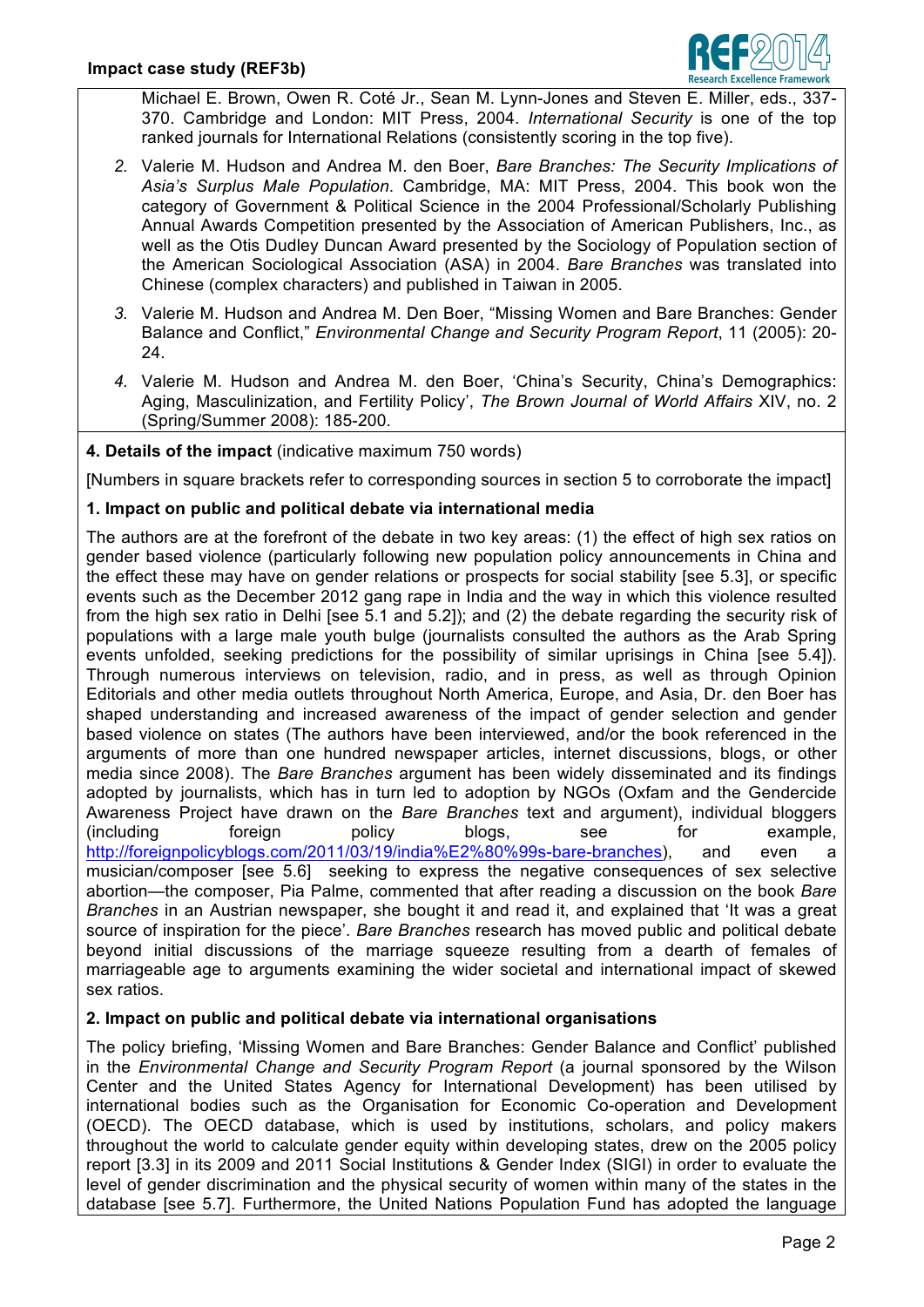### **Impact case study (REF3b)**



and argument of *Bare Branches*, even referring to unemployed 'surplus males' in high sex ratio populations as 'bare branches' in their reports [see 5.8]. *Bare Branches* research was the first to highlight the need for policy makers to recognise the need to examine gender issues when assessing the security of states and thus has made a significant contribution to understanding and practice in this area.

### **3. Impact on political campaigns and public policy**

Research from *Bare Branches* has been used to support international ('All Girls Allowed') and national political campaigns ('Defend Girls' in Canada) [see 5.9] against pre-natal sex selection, as it offers support to the arguments that skewed sex ratios have the potential to destabilise societies. This research is thus affecting public debate and attempting to influence public policy regarding the politics of sex selection and gender-based population policies—the US based 'All Girls Allowed' works with schools, churches, NGOs, and individuals to raise awareness about gendercide in China, rescue abandoned females and promote the well being of female infants in China.

The US government has also drawn on *Bare Branches* research to examine the effect of 'surplus male' violence in China in its US Congressional-Executive Commission on China in 2009 and 2011 utilised *Bare Branches* to suggest that the large male population in China could pose a threat to social stability in the state [see 5.10]. *Bare Branches* research is therefore influencing government understandings of the relationship between population and violence/security.

**5. Sources to corroborate the impact** (indicative maximum of 10 references)

### **Sources for impact on public and political debate via international media**

1. Debasish Roy Chowdhury, 'Deadly demographics: Women face grim odds in male-heavy societies like China, India', *South China Morning Post*, Tuesday, 29 January, 2013, at http://www.scmp.com/news/china/article/1138110/deadly-demographics-women-face-grim-oddsmale-heavy-societies-china-india

['Societies with abnormal sex ratios are considered inherently less secure. As Hudson and Den Boer find, the men who get to marry in such settings tend to have higher socioeconomic status. Those who can't are poorer, less educated and marginally employed. With little to lose, they exhibit a greater propensity for violence and more reckless behaviour, especially when they band together. Almost all the Delhi gang-rape suspects fit this description...']

2. Anjani Trivedi and Heather Timmons 'India's Man Problem', January 16, 2013, *The New York Times/International Herald Tribune, Global Edition*, at

http://india.blogs.nytimes.com/2013/01/16/indias-man-problem/. ['A much-cited 2002 study, "A Surplus of Men, a Deficit of Peace," by Valerie M. Hudson and Andrea den Boer, contends that a gender imbalance in Asian countries, caused by a shortage of marriageable women, results in higher rates of crime, including rape, committed by young unmarried men... "Internal instability is heightened in nations displaying exaggerated gender inequality, leading to an altered security calculus for the state," the authors wrote in 2002, and reiterated in a book on the subject. Their conclusions are even more true today…']

3. Niall Ferguson, 'Men Without Women: The ominous rise of Asia's bachelor generation', *Newsweek*, 6 March 2011, at http://www.newsweek.com/2011/03/06/men-without-women.html. ['Political scientists Valerie Hudson and Andrea den Boer warn that China and India could be the next countries to overdose on testosterone...']

4. Kathleen E. McLaughlin, 'Why China Won't Revolt', *Global Post*, 5 March 2011, at http://www.globalpost.com/dispatch/news/regions/asia-pacific/china/110304/why-china-wont-revolt ['Andrea den Boer, co-author of the 2005 book "Bare Branches," an in-depth investigation of surplus males and related potential security issues in Asia, said China's situation is different than that of Egypt, which suffers from what is know as a "youth bulge"…']

5. 'Gendercide: The worldwide war on baby girls: Technology, declining fertility and ancient prejudice are combining to unbalance societies', *The Economist*, 4 March 2010, at http://www.economist.com/node/15636231. ['In *Bare Branches*, Valerie Hudson and Andrea den Boer gave warning that the social problems of biased sex ratios would lead to more authoritarian